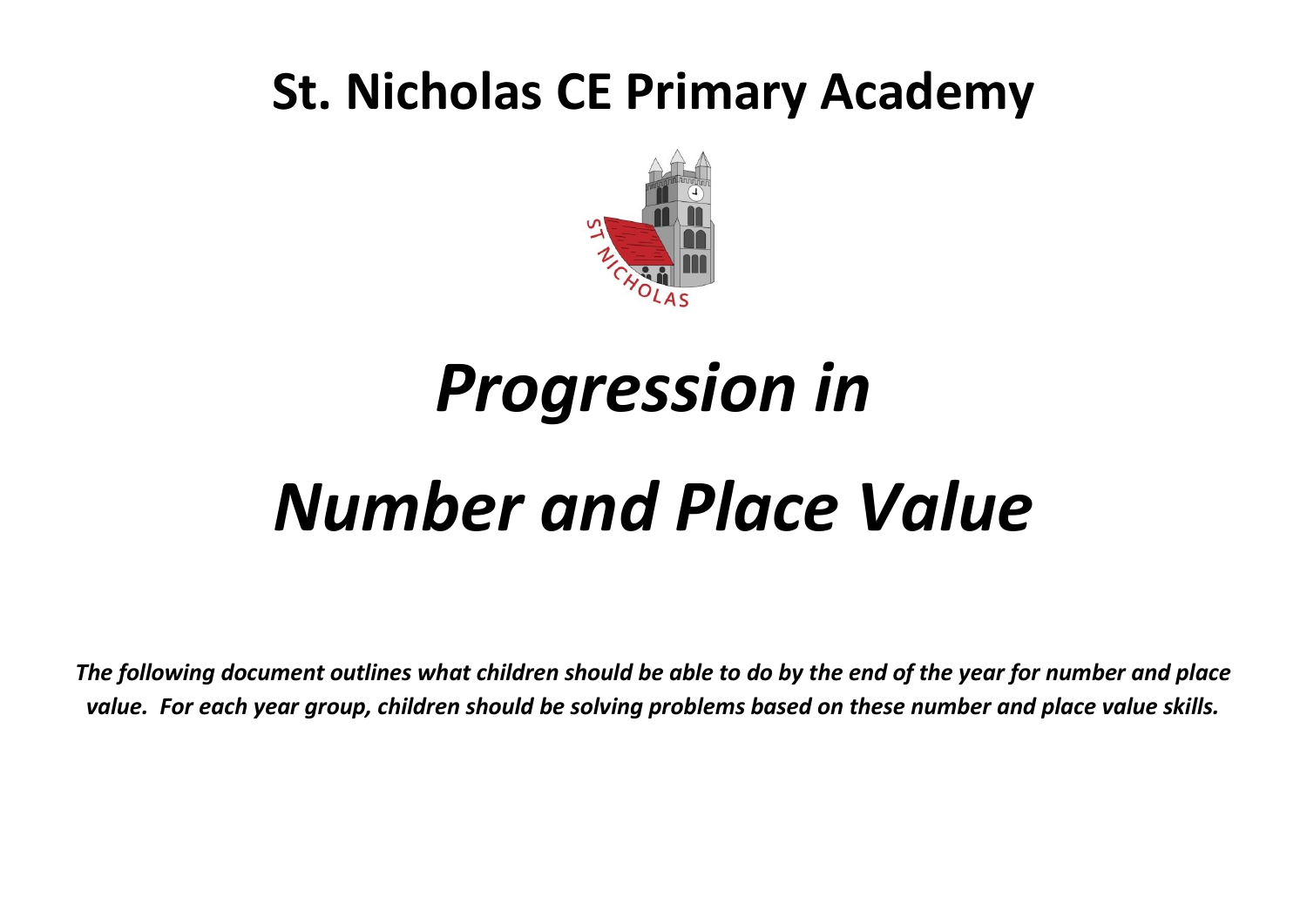## **EYFS**

- Estimate how many objects they can see and then count them
- Select correct numeral for 1-20 objects
- Count an irregular arrangement of objects
- Record using marks they can explain
- Begin to identify own mathematical problems based on own fascinations

- Count to 100 forwards beginning with 0 or 1
- Count to 100 forwards from any given number
- Count across 100 forwards
- Count from 100 backwards
- Count across 100 backwards
- Count in multiples of 5 to at least 50
- Count in multiples of 2 to at least 20
- Count in multiples of 10 to at least 100
- Read all numbers up to 100 in numerals
- Write all numbers up to 100 in numerals
- Read numbers 1-20 in words
- Write numbers 1-20 in words
- Identify 1 less than any given 1 or 2 digit number
- Identify 1 more than any given 1 or 2 digit number
- Use the words equal to correctly
- Use the words more than correctly
- Use the words less than (fewer) correctly
- Use the word most correctly
- Use the word least correctly
- Identify and represent numbers using objects
- Identify and represent numbers using pictorial representations
- Identify and represent numbers on a number line
- Count at least 20 objects reliably
- Use counting up to 20 to solve simple problems (e.g. how many more do I have now?)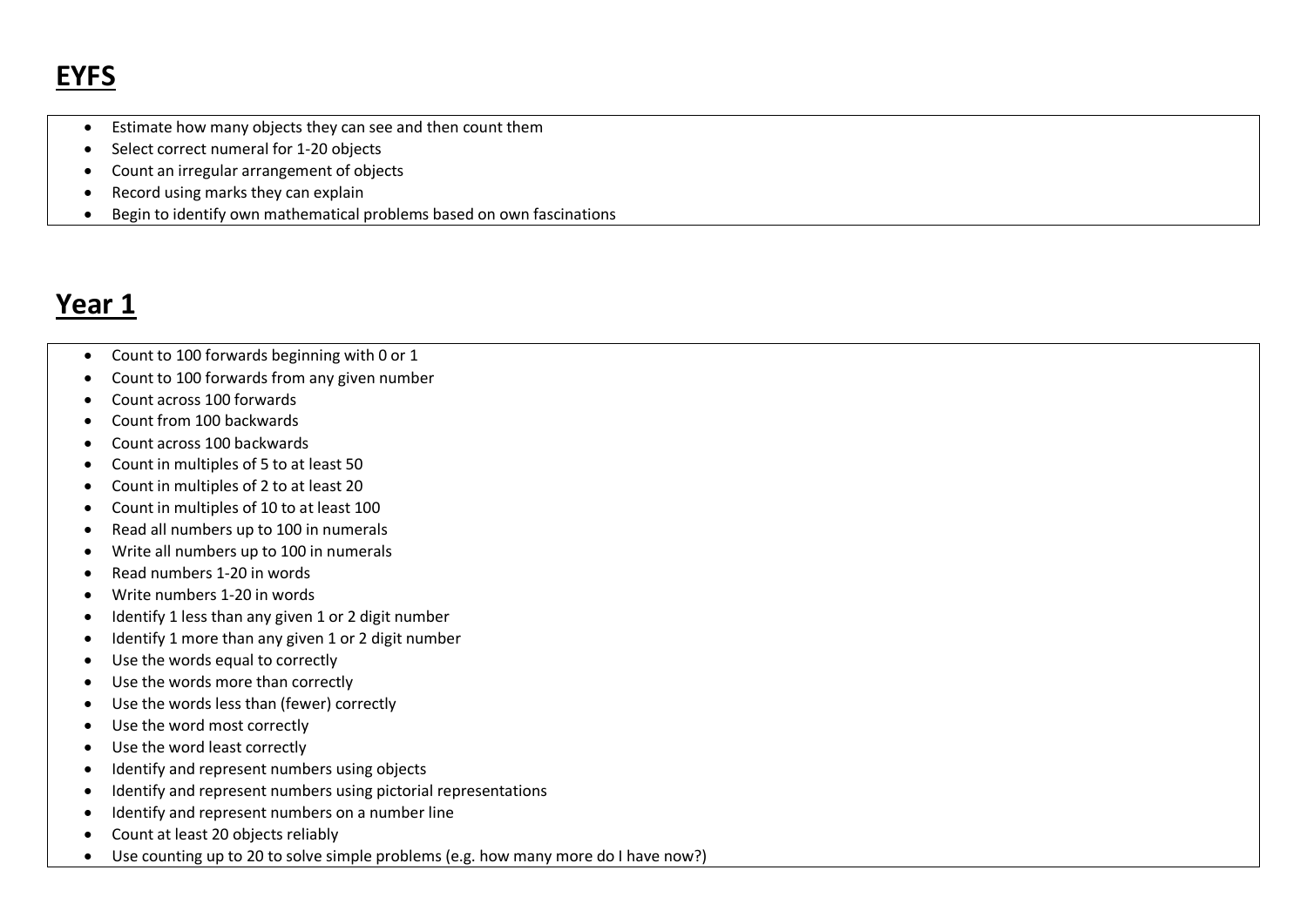- Order numbers 1-20 correctly
- Recognise 0 as 'none' and 'zero' in stories and rhymes
- Recognise 0 as 'none' and 'zero' when counting and ordering
- Double numbers up to 5 rapidly
- Halve numbers up to 10
- Recognise odd and even numbers up to 20
- Partition 2 digit number in to tens and units with Base 10 equipment

- Count in steps of 2 forwards from zero
- Count in steps of 2 backwards from 20
- Count in steps of 3 forwards from zero
- Count in steps of 3 backwards from 30
- Count in steps of 5 forwards from zero
- Count in steps of 5 backwards from 50
- Count in steps of 10 forwards from zero
- Count in steps of 10 backwards from 100
- Count in steps of 10 forwards from any 2 digit number
- Count in steps of 10 backwards from any 2 digit number
- Recognise the place value of each digit in a two-digit number (tens and units)
- Estimate numbers up to 100
- Represent numbers using different representations
- Use models such as the number line to represent numbers
- Compare numbers up to 100 using correct mathematical vocabulary (more than, less than, more, fewer, equal to)
- Compare numbers up to 100 using the  $\le$  > and = signs
- Order numbers up to 100
- Recognise odd and even numbers
- Round any 2 digit number to the nearest multiple of 10
- Double all numbers to 10 rapidly
- Halve even numbers up to 20 rapidly
- Read numbers to 100 in numerals
- Read number to 100 in words
- Write numbers to 100 in numerals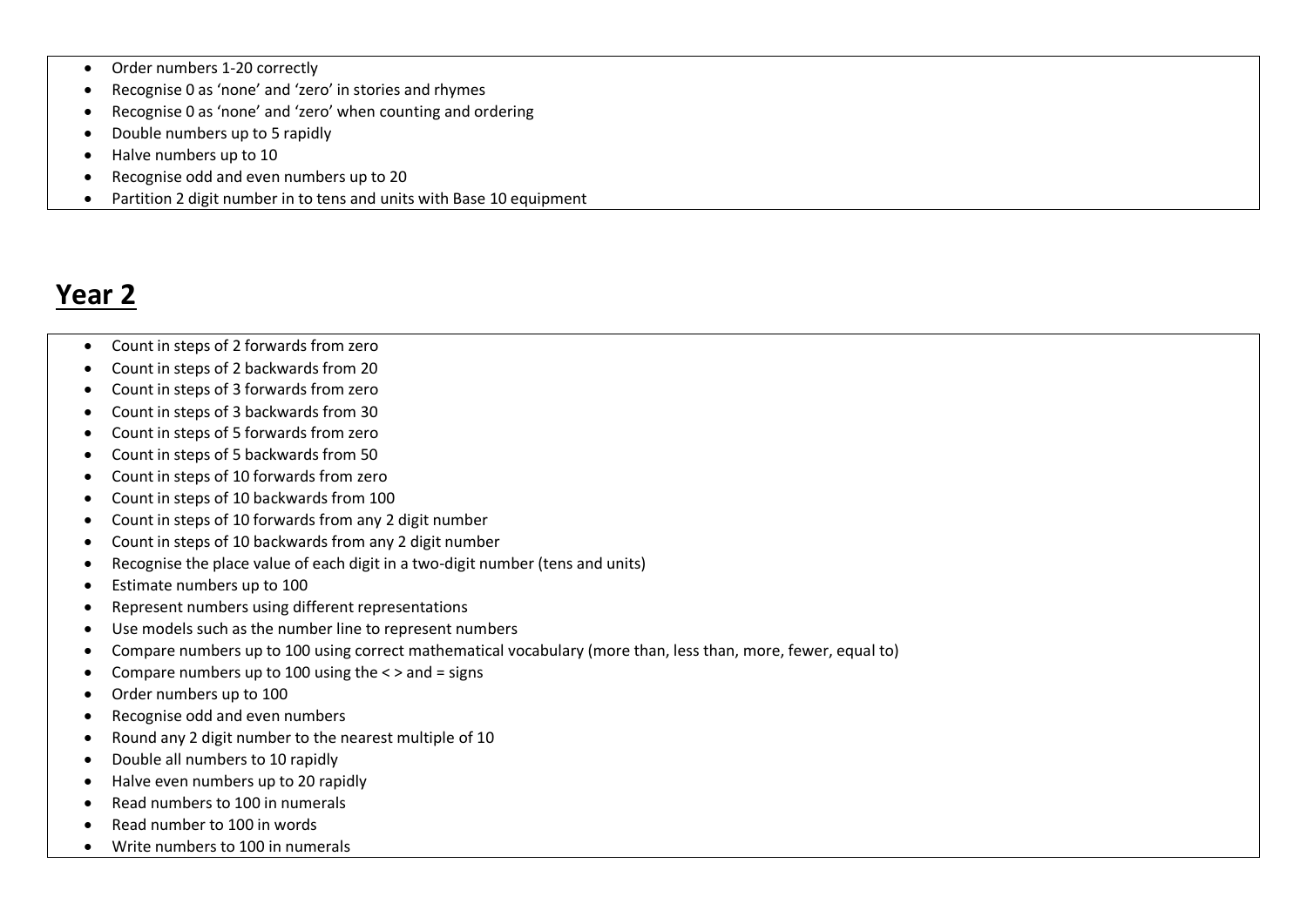- Write numbers to 100 in words
- Partition 2 digit numbers in to tens and units
- Use place value and number facts to solve problems
- Count up to 50 objects reliably
- Group objects in to 1s, 2s, 5s, 10s to make counting easier
- Know what each digit is worth in a 2 digit number (including zero as a place holder)
- Know/recall all the number facts up to 10 rapidly
- Identify what a number sequence is increasing/decreasing by (2s, 3s, 5s, 10s) from any 2 digit number
- Continue the sequence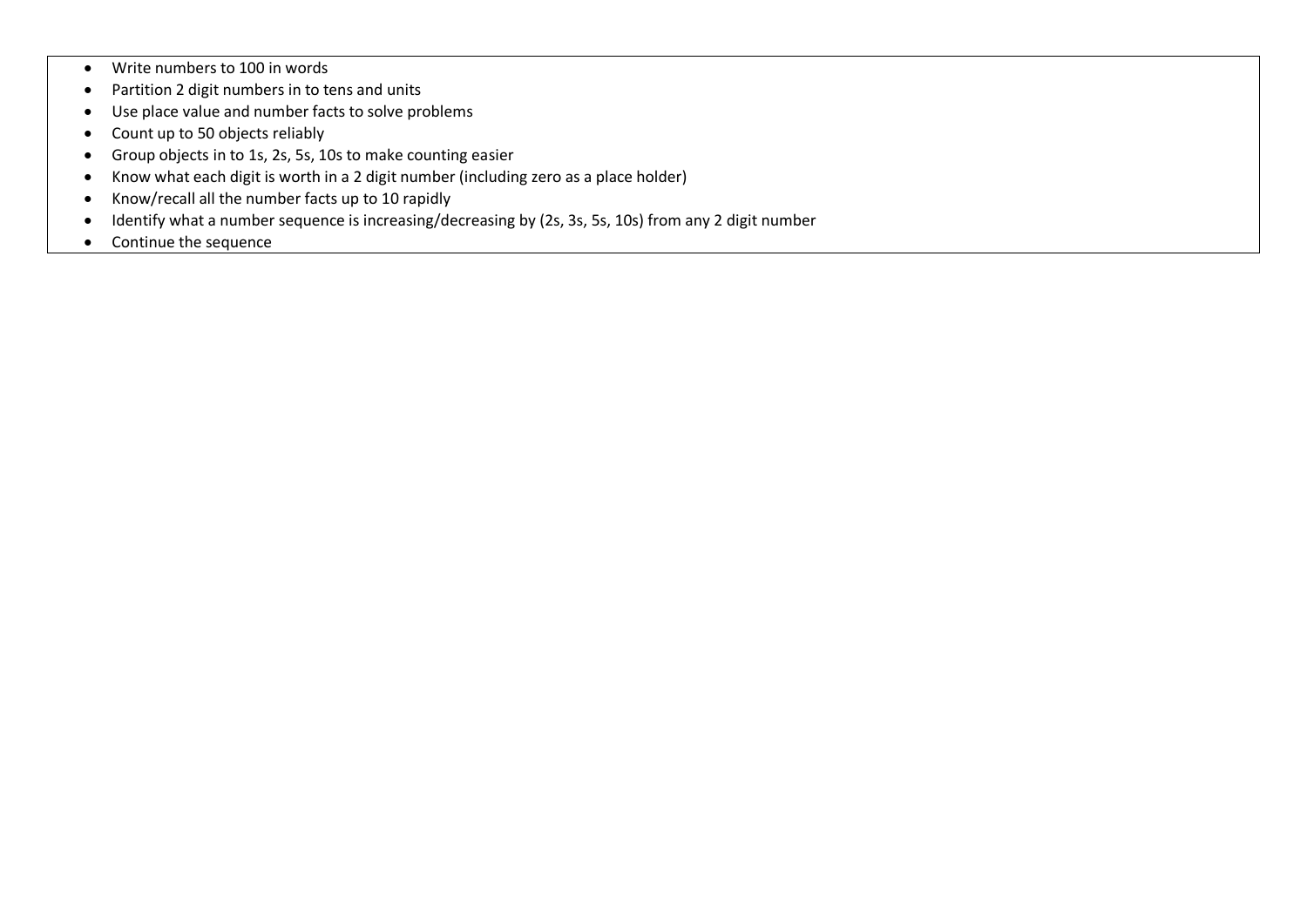- Count on in tens from any number up to 1000
- Count back in tens from any number up to 1000
- Count from 0 in multiple of 4
- Count from 0 in multiples of 8
- Count from 0 in multiples of 50
- Count from 0 in multiple of 100
- Find 10 more than a given number up to 1000
- Find 10 less than a given number up to 1000
- Find 100 more than a given number up to 1000
- Find 100 less than a given number up to 1000
- Recognise what is happening in a sequence for 2, 3, 4, 5, 8, 10, 50, 100 (increasing/decreasing by) from any 2 or 3 digit number
- Continue those sequences (increasing decreasing by 2, 3, 4, 5, 8, 10, 50, 100) from any 2 or 3 digit number
- Read numbers to 1000 in words
- Read numbers to 1000 in figures
- Write numbers to 1000 in words
- Write numbers to 1000 in figures
- Recognise the place value of each digit in a three-digit number (hundreds, tens and units)
- Understand that 0 can be used as a place holder
- Compare numbers up to 1000 using correct mathematical vocabulary
- Compare numbers up to 1000 using the < and > signs
- Order a set of numbers up to 1000
- Position numbers on a number line
- Estimate numbers up to 1000
- Halve numbers up to 100
- Double numbers up to 50
- Partition a 3 digit number in to hundreds, tens and units
- Partition 2 digit numbers in different ways
- Know by heart all number facts up to 20
- Round 2 digit numbers to the nearest multiple of 10
- Round 3 digit numbers to the nearest multiple of 10
- Round 3 digit numbers to the nearest multiple of 100
- Use £.p notation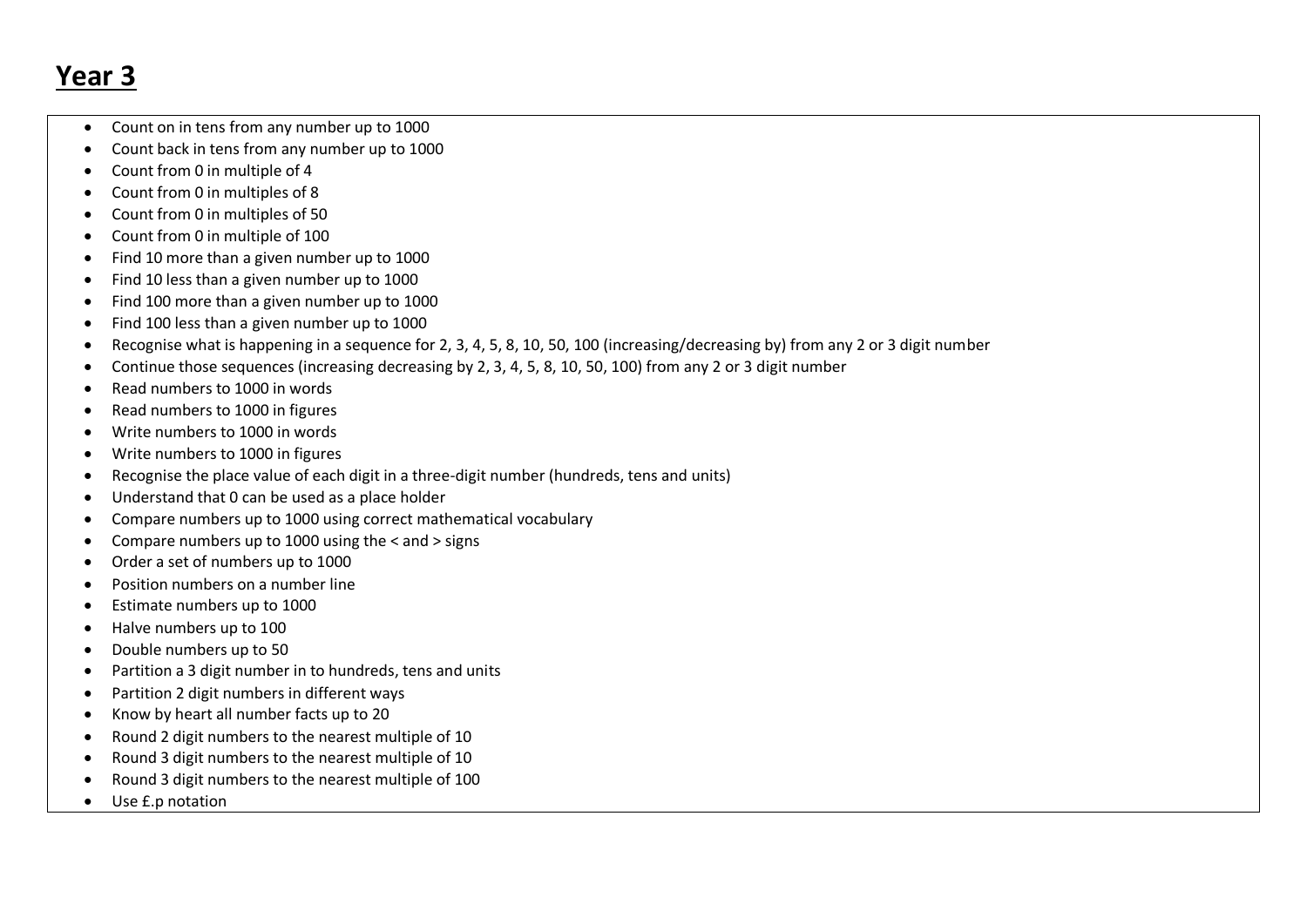- Count in multiples of 6
- Count in multiples of 7
- Count in multiples of 9
- Count in multiples of 25
- Count in multiples of 100
- Find 1000 more than a given number
- Find 1000 less than a given number
- Count backwards through 0 to include negative numbers
- Recognise the place value of each digit in a 4 digit number (thousands, hundreds, tens, units)
- Understand that 0 can be used as a place holder
- Partition 3 digit numbers in to hundreds, tens and units
- Partition 3 digit numbers in different ways
- Partition 4 digit numbers in to thousands, hundreds, tens and units
- Order numbers beyond 1000
- Compare numbers beyond 1000 using the correct mathematical vocabulary
- Compare numbers beyond 1000 using the < and > signs
- Estimate numbers up to 1000
- Estimate numbers beyond 1000
- Place numbers up to 1000 on a number line
- Place numbers beyond 1000 on a number line
- Round any 2, 3 or 4 digit number to the nearest multiple of 10
- Round any 3 or 4 digit number to the nearest multiple of 100
- Round any 4 digit number to the nearest multiple of 1000
- Recognise negative numbers on a thermometer
- Read all 3 digit numbers in figures
- Read all 3 digit numbers in words
- Write all 3 digit numbers in figures
- Write all 3 digit numbers in words
- Compare numbers using  $\lt$  > and =
- Double numbers to 100 using mental methods
- Double 3 digit numbers using partitioning
- Halve numbers to 100 mentally
- Halve 3 digit numbers using partitioning
- Convert simple fractions in to decimals (using fraction wall to support)
- Start to understand the value of tenths and hundreths
- *Read Roman numerals to 100 (I to C)*
- *Know that over time the numeral system changed to include the concept of zero and place value*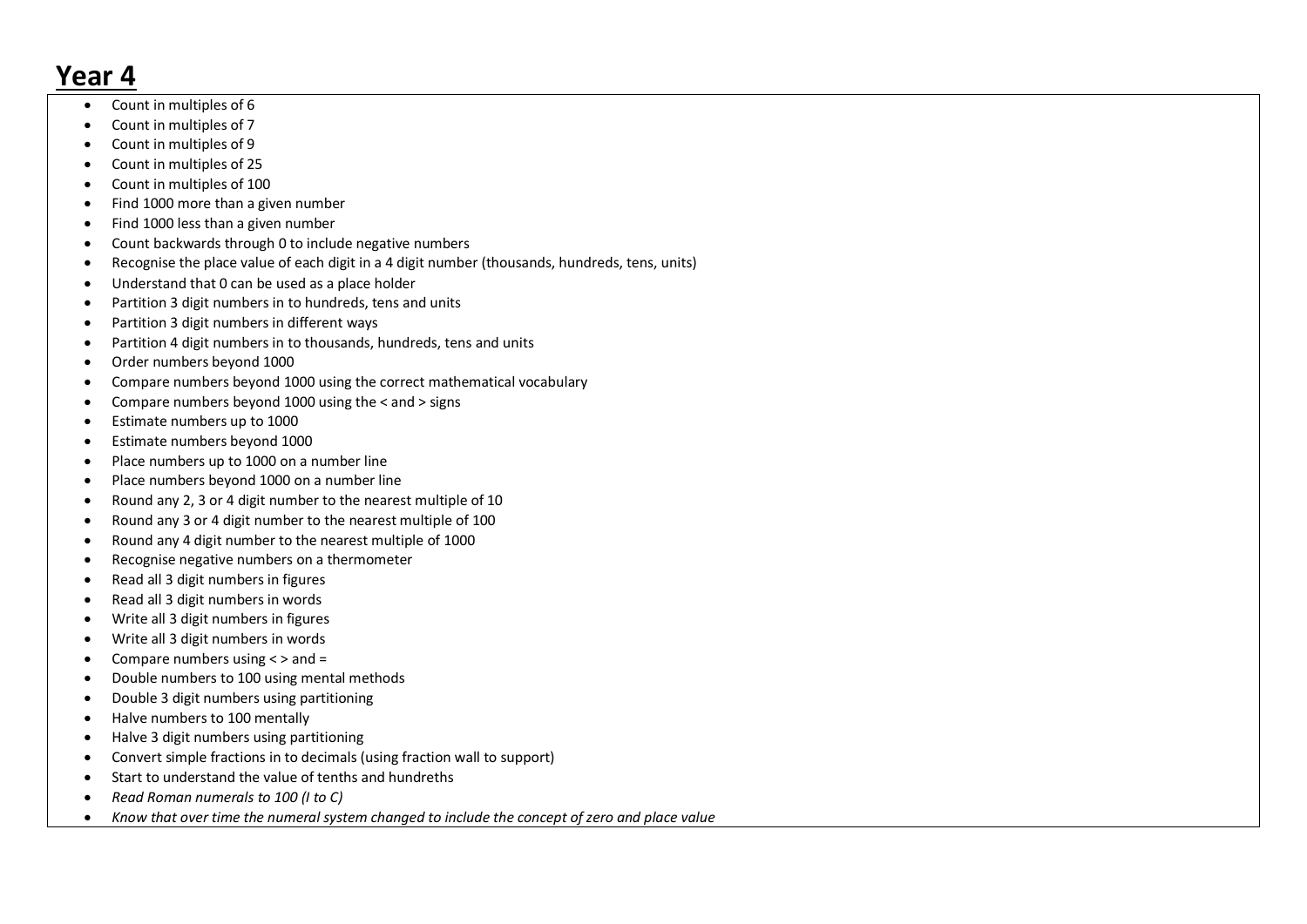- Read numbers to at least 1,000,000
- Write numbers to at least 1,000,000
- Order numbers to 1,000,000
- Compare numbers to 1,000,000
- Understand the value of each digit in numbers up to 1,000,000
- Understand that 0 can be used as a place holder
- Partition 4 digit numbers in different ways
- Partition 5 digit numbers in to tens-thousands, thousands, hundreds, tens, units
- Count forwards in steps of 10 from any given number up to 1,000,000
- Count backwards in steps of 10 from any given number up to 1,000,000
- Count forwards in steps of 100 from any given number up to 1,000,000
- Count backwards in steps of 100 from any given number up to 1,000,000
- Count forwards in steps of 1000 from any given number up to 1,000,000
- Count backwards in steps of 1000 from any given number up to 1,000,000
- Count forwards in steps of 10,000 from any given number up to 1,000,000
- Count backwards in steps of 10,000 from any given number up to 1,000,000
- Interpret negative numbers in context
- Count forwards with positive and negative numbers through 0
- Count backwards with positive and negative numbers through 0
- Position negative numbers on a number line
- Round any number up to 1,000,000 to the nearest multiple of 10
- Round any number up to 1,000,000 to the nearest multiple of 100
- Round any number up to 1,000,000 to the nearest multiple of 1000
- Round any number up to 1,000,000 to the nearest multiple of 10,000
- Round any number up to 1,000,000 to the nearest multiple of 100,000
- Use rounding to make approximations
- Recognise whether a sequence is increasing or decreasing by any number up to 12
- Continue this sequence
- Recognise whether a sequence is increasing or decreasing by 25, 50, 75, 100, 1000
- Continue this sequence
- Double any 4 digit number (mentally or partitioning)
- Halve any 4 digit number (mentally or partitioning)
- Order numbers with 1 decimal place
- Understand what tenths are
- Understand what hundredths are
- Partition a number with 1 decimal place
- Write numbers with decimals (up to 2 decimal places)
- *Read Roman numerals to 1000 (M)*
- *Recognise years written in Roman numerals*